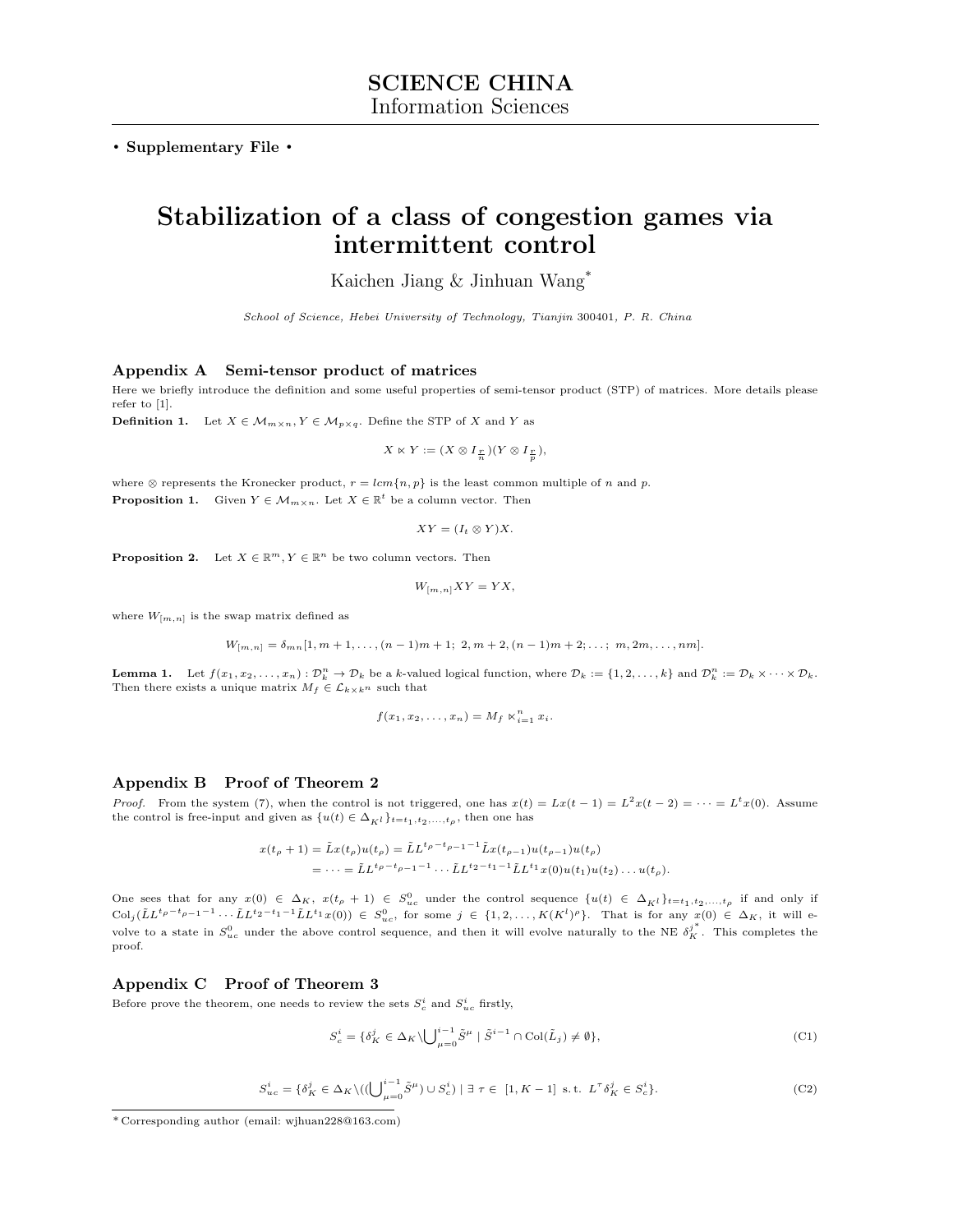*Proof of Theorem 3.* (Necessity): Assume the system (7) can be stabilized to  $\delta_K^{j^*}$  globally under control  $u = Hx(t)$ . Assume that for any  $T \in [1, K-1]$ ,  $\bigcup_{i=0}^{T} \tilde{S}^i \neq \Delta_K$ . From the construction of the sets we know as T gets larger,  $\bigcup_{i=0}^{T} \tilde{S}^i$  gets larger. Then from the global stabilization, there exists a  $t \in [K, \infty)$  such that  $\bigcup_{i=0}^t \tilde{S}^i = \Delta_K$ . From Figure 1, one sees that for  $i \geq 1$ , any state in  $\tilde{S}^i$  can be stabilized to the NE by *i* steps of the control, and the states under each step of the control are different during the evolutionary process. Then one has  $|\bigcup_{i=1}^t \tilde{S}^i| \geqslant t \geqslant K$ . Notice that the set  $\tilde{S}^0 \neq \emptyset$ , and the number of profiles in system (8) is K, one has  $|\bigcup_{i=0}^t \tilde{S}^i| > K$ , which is a contradiction.

(Sufficiency): Assume  $\bigcup_{i=0}^T \tilde{S}^i = \Delta_K$  holds for some  $T \in [1, K - 1]$ . We are going to prove the sufficiency by mathematical induction.

When  $i = 0$ , it is clearly that for any  $\delta_K^j \in \tilde{S}^0$ ,  $\delta_K^j$  can evolve naturally to the NE  $\delta_K^{j^*}$ .

When  $i = 1$ , for any  $\delta_K^j \in S_c^1$ , from [\(C1\)](#page-0-0), there correspondingly exists a q such that Col<sub>q</sub>  $\tilde{L}_j \in \tilde{S}^0$ , which means the profile  $\delta_K^j$ can be stabilized to  $\tilde{S}^0$  by one step control. For any  $\delta_K^j \in S_{uc}^1$ , from [\(C2\)](#page-0-1), it can evolve naturally to  $S_c^1$ . Therefore, any profile in  $\tilde{S}^1$  can converge to  $\tilde{S}^0$ , then to the NE finally.

Suppose the conclusion is still true for  $i = p$ ,  $p \in [1, T-1]$ , that is, any profile in  $\tilde{S}^p$  can converge to the NE.

When  $i = p + 1$ , for any  $\delta_K^j \in S_c^{p+1}$ , from [\(C1\)](#page-0-0), one can see that the profile  $\delta_K^j$  can be stabilized to  $\tilde{S}^p$  by one step control. And for any  $\delta_K^j \in S_{uc}^{p+1}$ , the profile  $\delta_K^j$  can evolve naturally to  $S_c^{p+1}$  from [\(C2\)](#page-0-1). Therefore, any profile in  $\tilde{S}^{p+1}$  can converge to  $\tilde{S}^p$ .<br>Recall that all profiles in  $\tilde{S}^p$  can converge to t

In conclusion, all profiles in  $\bigcup_{i=0}^T \tilde{S}^i$  can be stabilized to the NE. Notice that  $\bigcup_{i=0}^T \tilde{S}^i = \Delta_K$ , then the dynamic system (7) can be globally stabilized to the NE  $\delta_K^{j*}$ . The proof is completed.

# Appendix D Design of the gain matrix

```
Algorithm D1 Design of the gain matrix H
```

```
Require: K,T,K^l;
 1: set H = \delta_{Kl} [v_1, v_2, \dots, v_K];2: for j = 1 to K;
 3: for i = 0 to T:
 4: if \delta^j_K \in \tilde{S}^i then
 5: if \delta_K^j \in S_{uc}^i then
 6: v_j takes values randomly from \delta_{K^l}\{1, 2, ..., K^l\};<br>7: else
        else
8: v_j = \max\{v \mid \text{Col}_v(\tilde{L}_j) \subseteq \tilde{S}^{i-1}\};<br>9: end if
        end if
10: end if
11: return HΞ
                                                                    −<br>−1
                                                   Ξ
                                                     L
                                                       j
                                      ⋯ ⋯
```
#### Appendix E Illustrative example

Network function virtualization (NFV) is a very promising research topic in recent years. It divides the functions of the network nodes into blocks by using virtualization technology, and then implements them in software rather than hardware architecture to create network services. This technique has been widely used in cloud computing, 5G networks and so on. For verifying the practicality of the proposed evolutionary WCGPSU, we consider the servers allocation problem in the NFV. More details on NFV can be referred to [\[2,](#page-3-1) [3\]](#page-3-2).

Ξ  $\overline{\phantom{0}}$ j

Ξ  $\overline{\phantom{0}}$ <sup>0</sup>)

<span id="page-1-0"></span>In an NFV, assume three users share four servers in one network service flow. The relationship schema is shown in Figure [E1.](#page-1-0) User A chooses one server to achieve his network transmission, user B chooses two servers and user C chooses three. Obviously, one has  $K_1 = 4, K_2 = 6, K_3 = 4$ , then  $K = 4 \times 6 \times 4 = 96$ . Without loss of generality, we arrange the strategies of user i in lexicographic order as shown in Table [E1.](#page-2-0) All users' congestion costs are shown in Table [E2.](#page-2-1) Since the users' strategies are different, the data synchronization rate w of each user is also different, and the values are chosen as  $w_A = 1, w_B = 2, w_C = 3$ . The user-specific costs are shown in Table [E3.](#page-2-2) In this example, the SUR is still the DP-MBRA. Then one constructs the proper state feedback intermittent control u for guaranteeing the global stabilization of the NE.



Figure E1 3 users with 4 servers to choose in one flow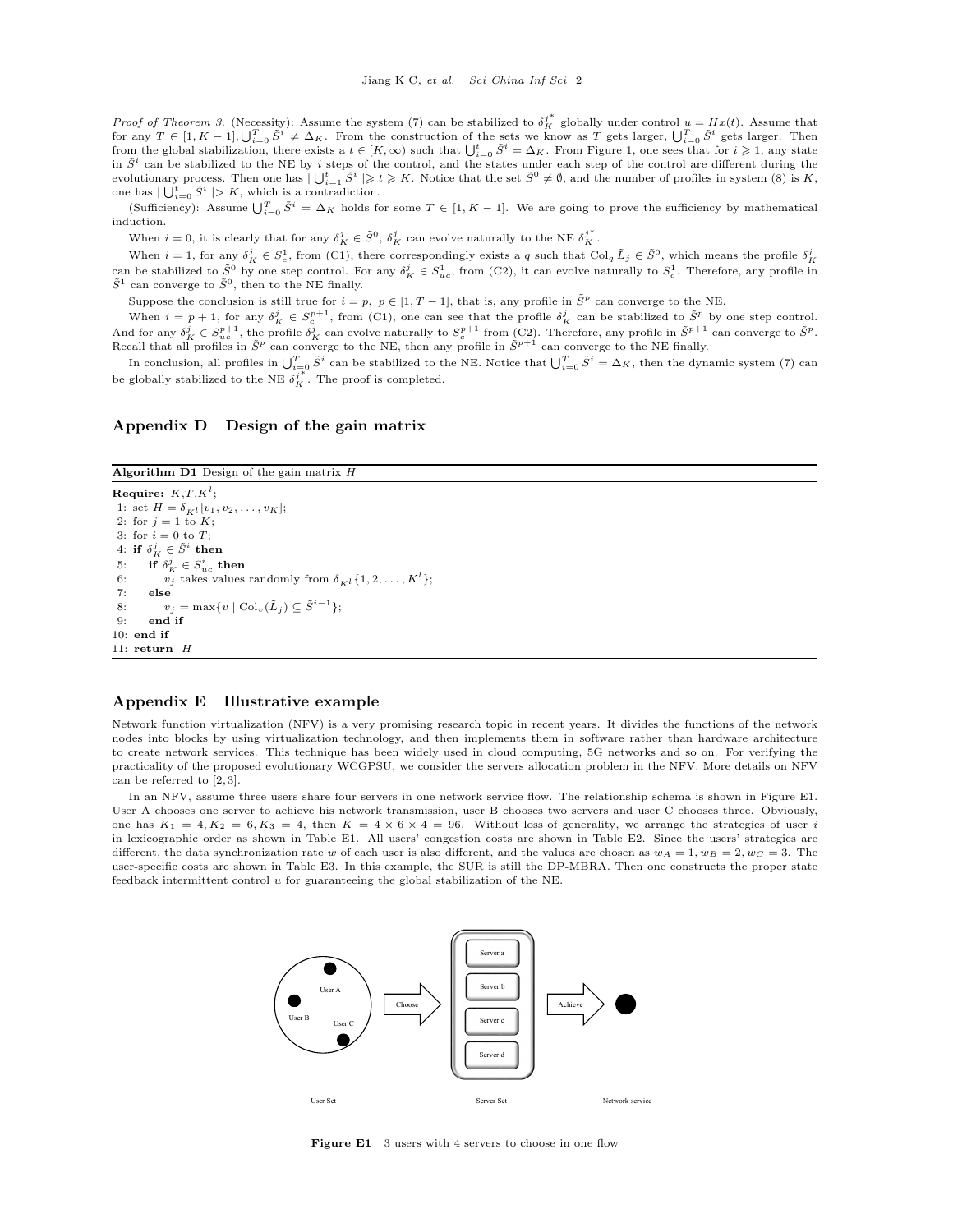#### Jiang K C, et al. Sci China Inf Sci 3

### Table E1 Strategies of users

<span id="page-2-0"></span>

| Strategy       | User A       | User B       | User C                     |
|----------------|--------------|--------------|----------------------------|
|                | a            | a, b         | $_{\rm a,b,c}$             |
| $\overline{2}$ | b            | $_{\rm a,c}$ | $_{\rm a,b,d}$             |
| 3              | $\mathbf{c}$ | a,d          | $_{\rm a,c,d}^{\rm a,c,d}$ |
| $\overline{4}$ | d            | $_{\rm b,c}$ |                            |
| 5              |              | $_{\rm b,d}$ |                            |
| 6              |              | c,d          |                            |

Table E2 Congestion cost

<span id="page-2-1"></span>

| Number of users |  |    |
|-----------------|--|----|
| Server a        |  |    |
| Server b        |  | 10 |
| Server c        |  |    |
| Server d        |  |    |

Table E3 User-specific cost

<span id="page-2-2"></span>

| User     |    |  |
|----------|----|--|
|          |    |  |
| Server a |    |  |
| Server b |    |  |
| Server c | 4  |  |
| Server d | s. |  |

From the above discussion, one can convert the dynamic system to algebraic form:

<span id="page-2-3"></span>
$$
x(t+1) = Lx(t),\tag{E1}
$$

where x(t) = n<sup>3</sup> <sup>i</sup>=1xi(t) ∈ ∆96, L = δ96[95, 23, 23, 23, 96, 24, 24, 24, 21, 21, 21, 21, 22, 22, 22, 22, 23, 23, 23, 23, 21, 21, 21, 21, 95, 23, 23, 7, 95, 23, 23, 7, 23, 23, 23, 7, 23, 23, 23, 7, 23, 23, 23, 7, 23, 23, 23, 7, 83, 23, 11, 11, 82, 22, 10, 10, 9, 21, 9, 9, 10, 22, 10, 10, 11, 23, 11, 11, 10, 22, 10, 10, 95, 7, 7, 7, 93, 5, 5, 5, 21, 5, 5, 5, 23, 7, 7, 7, 21, 5, 5, 5, 21, 5, 5, 5].

Then one figures out a fixed point  $\delta_{96}^{21}$  and a limit cycle  $\{\delta_{96}^5,\delta_{96}^{96}\}$  of the system. From Theorem 1 one can see that the Nash equilibrium is  $s^* = \delta_{96}^{21}$ . Actually, due to the decomposition uniqueness of the profile, one can get that  $\delta_{96}^{21} = \delta_4^1 \delta_6^6 \delta_4^1$ , which means that in the NE, user A chooses Server a, user B chooses Server c,d and user C chooses Server a,b,c.

Adopt the state feedback intermittent control

<span id="page-2-5"></span>
$$
u(t) = Hx(t), t = t_k,
$$
\n(E2)

where  $H$  is the state feedback gain matrix,  $t_k$  is the control instant.

Assume the first player is the controller, then the dynamic system [\(E1\)](#page-2-3) is converted to:

<span id="page-2-4"></span>
$$
x(t+1) = \begin{cases} L^*u(t)x(t), & x(t) \in \Omega \\ Lx(t), & x(t) \notin \Omega \end{cases}
$$
 (E3)

where  $u(t) \in \Delta_4$ ,  $L^* = I_4 \otimes (L_2L_3) \in \mathcal{L}_{96\times384}$ .

By a straightforward calculation, one has

 $S_{c}^{0}=S_{uc}^{0}=\delta_{96}\{2,3,4,6,7,8,9,10,11,12,13,14,15,16,17,18,19,20,21,22,23,24,26,27,28,30,31,32,32,33\}$ 33, 34, 35, 36, 37, 38, 39, 40, 41, 42, 43, 44, 45, 46, 47, 48, 50, 51, 52, 54, 55, 56, 57, 58, 59, 60, 61, 62, 63, 64, 65, 66, 67, 68, 69, 70, 71, 72, 74, 75, 76, 77, 81, 85, 86, 87, 88, 89, 93},

 $S_c^1 = \delta_{96} \{1, 5, 25, 29, 49, 53, 73, 78, 79, 80, 82, 83, 84, 90, 91, 92, 94, 95, 96\}, \text{ and } S_{uc}^1 = \emptyset.$ 

Obviously, one has  $\bigcup_{i=0}^1 \tilde{S}^i = \Delta_{96}$  and  $\Omega = S_c^1$ . Then from Theorem 3, the system [\(E3\)](#page-2-4) can be globally stabilized to the NE under the intermittent control [\(E2\)](#page-2-5). From Algorithm [D1](#page-1-1) one can figure out one of the state feedback gain matrices as

> H = δ4[3 1 1 1 3 1 1 1 1 1 1 1 1 1 1 1 1 1 1 1 1 1 1 1 3 1 1 1 3 1 1 1 1 1 1 1 1 1 1 1 1 1 1 1 1 1 1 1 3 1 1 1 3 1 1 1 1 1 1 1 1 1 1 1 1 1 1 1 1 1 1 1 3 1 1 1 1 4 4 4 1 4 4 4 1 1 1 1 1 4 4 4 1 4 4 4].

To clearly show the evolution of the profile, we randomly choose three different initial strategy profiles, which are simply denoted by  $x(0) = (1, 2, 1), x(0) = (4, 6, 4), x(0) = (3, 1, 2),$  respectively. As the profiles evolve, the corresponding total utilities are also changing. The evolutionary process is shown in Figure [E2.](#page-3-3) One sees that all three strategy profiles can converge to the NE  $\delta_K^j = \delta_{96}^{34}$ from Figure [E2.](#page-3-3) When the profile converges to the NE, the total costs of all users reach the minimum 87, as shown in Figure [E3.](#page-3-3)